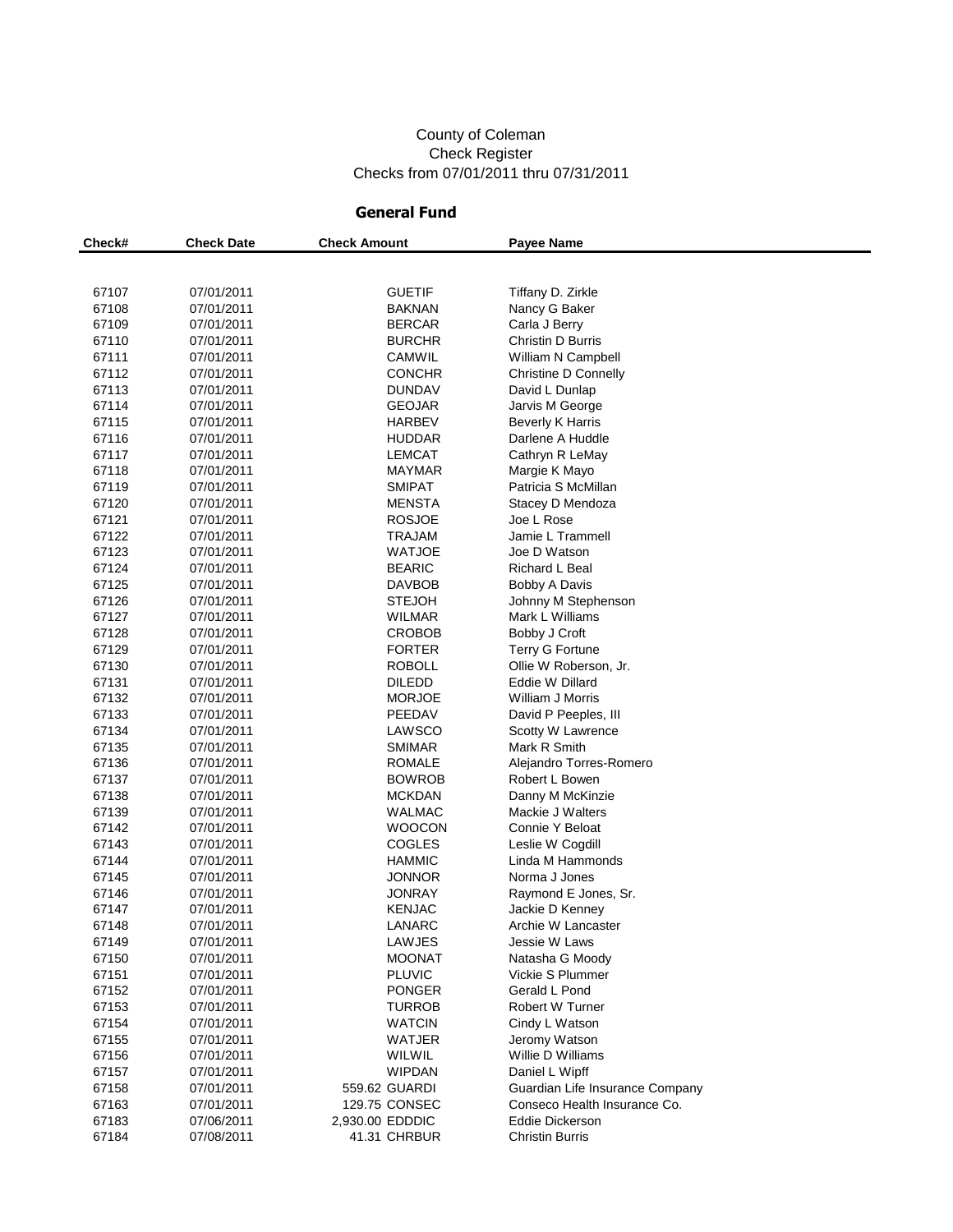| 67185 | 07/08/2011 |                 | 75.00 ELECOU         | Eleventh Court of Appeals                  |
|-------|------------|-----------------|----------------------|--------------------------------------------|
| 67214 | 07/11/2011 |                 | 220.00 AACSEC        | A. A. C. Security                          |
| 67215 | 07/11/2011 |                 | 113.95 ADVOFF        | <b>Advantage Office Products LLC</b>       |
| 67216 | 07/11/2011 |                 | 440.00 ANDJAC        | Andrea Jackson                             |
| 67217 | 07/11/2011 |                 | 514.13 BENKEI        | Ben E. Keith Company                       |
|       |            |                 |                      |                                            |
| 67218 | 07/11/2011 | 360.85 V        | <b>BERMKT</b>        | <b>Berry Marketing</b>                     |
| 67219 | 07/11/2011 |                 | 2,598.07 BERMAR      | Berry Marketing Inc.                       |
| 67220 | 07/11/2011 |                 | 111.31 C&SSEC        | C & S Security, Inc.                       |
| 67221 | 07/11/2011 |                 | 25.89 CHRBUR         | <b>Christin Burris</b>                     |
| 67222 | 07/11/2011 | 4,689.75 CITCOL |                      | City of Coleman                            |
| 67223 | 07/11/2011 |                 | 78.95 CHR&DE         | Coleman Chronicle & DV                     |
| 67224 | 07/11/2011 |                 | 59.00 COTECO         | Coleman Co. Telecommunications             |
| 67225 | 07/11/2011 |                 | 3,500.00 COCOME      | <b>Coleman County Medical Center</b>       |
| 67226 | 07/11/2011 |                 | 40.00 COLMED         | <b>Coleman Medical Associates</b>          |
| 67227 | 07/11/2011 |                 | 416.66 COMCOR        | <b>District Adult Probation Department</b> |
| 67228 | 07/11/2011 |                 | 17.95 ALCDIS         | Duckwall-Alco Stores Inc.                  |
|       |            |                 |                      |                                            |
| 67229 | 07/11/2011 |                 | 945.00 EARSCO        | Earnest W. Scott                           |
| 67230 | 07/11/2011 |                 | 860.00 EDDDIC        | Eddie Dickerson                            |
| 67231 | 07/11/2011 |                 | 11.73 EDDJON         | Eddie Jones                                |
| 67232 | 07/11/2011 |                 | <b>111.95 ENGBUS</b> | <b>English Business Forms</b>              |
| 67233 | 07/11/2011 |                 | 163.19 GARELE        | <b>Gardner Electric</b>                    |
| 67234 | 07/11/2011 |                 | 512.66 HIGBRO        | Higginbotham Bros True Value               |
| 67235 | 07/11/2011 |                 | 457.63 JAMTRA        | Jamie Trammell                             |
| 67236 | 07/11/2011 |                 | 400.00 JEFJOH        | Jeff Johnson                               |
| 67237 | 07/11/2011 |                 | 82.50 JOHFEE         | Johnson Feed Barn                          |
| 67238 | 07/11/2011 |                 | 396.77 JOHIMP        | Johnson Implement Company                  |
|       |            |                 |                      |                                            |
| 67239 | 07/11/2011 |                 | 50.00 LAMTOW         | Lambert Towing and Welding                 |
| 67240 | 07/11/2011 |                 | 295.00 LORBOH        | Lori Bohannon County Clerk                 |
| 67241 | 07/11/2011 |                 | 245.77 MAYDIS        | Margie Mayo District clerk                 |
| 67242 | 07/11/2011 |                 | 17.13 NANBAK         | Nancy Baker                                |
| 67243 | 07/11/2011 |                 | 125.76 ORKPES        | <b>Orkin Pest Control</b>                  |
| 67244 | 07/11/2011 |                 | 1,410.00 PATHOW      | Patrick Howard,                            |
| 67245 | 07/11/2011 |                 | 483.00 PAUJEN        | Paul Jensen                                |
| 67246 | 07/11/2011 |                 | 88.00 POMAST         | Postmaster                                 |
| 67247 | 07/11/2011 |                 | 123.19 REABRO        | Reach Broadband                            |
| 67248 | 07/11/2011 |                 | 467.80 SPRINT        | <b>SPRINT</b>                              |
| 67249 | 07/11/2011 |                 | 1,489.52 SHOBAS      | Shoppin Basket                             |
| 67250 | 07/11/2011 |                 | 30.00 TCEQ           | <b>Texas Commission on Environmental</b>   |
|       |            |                 |                      |                                            |
| 67251 | 07/11/2011 | 2,400.00 TEXWIL |                      | Texas Wildlife Damage Mgnt Fd.             |
| 67252 | 07/11/2011 |                 | 172.70 TOSFIN        | <b>Toshiba Financial Services</b>          |
| 67253 | 07/11/2011 |                 | 43.25 TYSPHA         | <b>Tyson Pharmacy</b>                      |
| 67254 | 07/11/2011 |                 | 160.00 UNIELE        | United Elevator Service Inc                |
| 67255 | 07/11/2011 |                 | 213.10 VERSOU        | Verizon Southwest                          |
| 67256 | 07/11/2011 |                 | 162.77 SHEOFF        | Wade Turner, Sheriff                       |
| 67257 | 07/11/2011 |                 | 172.10 WELFAR        | Wells Fargo Financial Leasing              |
| 67258 | 07/11/2011 |                 | 335.55 WESTEX        | West Texas Fire Extinguisher, Inc.         |
| 67259 | 07/11/2011 |                 | 320.15 WILTIR        | <b>Williams Tire Store</b>                 |
| 67260 | 07/11/2011 |                 | 115.94 XERCOR        | Xerox Corporation                          |
| 67261 | 07/11/2011 |                 | <b>DRICON</b>        | Connie M Driskill                          |
|       | 07/11/2011 |                 |                      | Shirley C Sansing                          |
| 67262 |            |                 | <b>SANSHI</b>        |                                            |
| 67306 | 07/12/2011 |                 | 313.20 BERMKT        | <b>Berry Marketing</b>                     |
| 67307 | 07/12/2011 |                 | 30.00 CHIWEL         | Coleman County Child Welfare               |
| 67312 | 07/12/2011 |                 | 6.00 ZZMISC          | Joseph W. Stinson                          |
| 67313 | 07/12/2011 |                 | 6.00 ZZMISC          | James R. Isenhower                         |
| 67314 | 07/12/2011 |                 | 6.00 ZZMISC          | Spud Stinson                               |
| 67315 | 07/12/2011 |                 | 6.00 ZZMISC          | Joe M. Guerrero III                        |
| 67316 | 07/15/2011 |                 | <b>GUETIF</b>        | Tiffany D. Zirkle                          |
| 67317 | 07/15/2011 |                 | <b>BAKNAN</b>        | Nancy G Baker                              |
| 67318 | 07/15/2011 |                 | <b>BERCAR</b>        | Carla J Berry                              |
| 67319 | 07/15/2011 |                 | <b>BURCHR</b>        | Christin D Burris                          |
|       |            |                 | <b>CAMWIL</b>        |                                            |
| 67320 | 07/15/2011 |                 |                      | William N Campbell                         |
| 67321 | 07/15/2011 |                 | <b>CONCHR</b>        | Christine D Connelly                       |
| 67322 | 07/15/2011 |                 | <b>DUNDAV</b>        | David L Dunlap                             |
| 67323 | 07/15/2011 |                 | <b>GEOJAR</b>        | Jarvis M George                            |
| 67324 | 07/15/2011 |                 | HARBEV               | <b>Beverly K Harris</b>                    |
|       |            |                 |                      |                                            |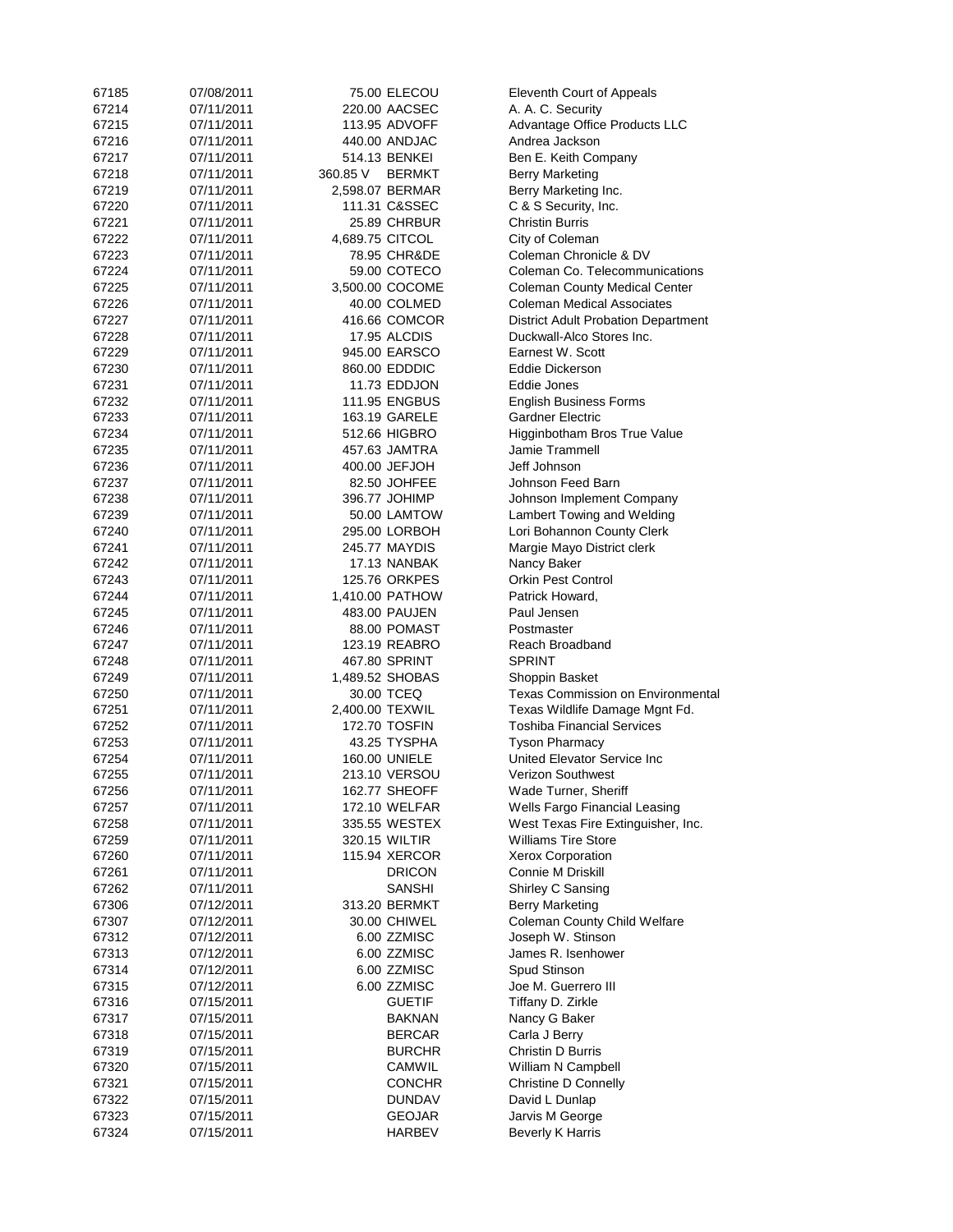| 67325 | 07/15/2011 |         | HUDDAR                            | Darlene A Huddle                        |
|-------|------------|---------|-----------------------------------|-----------------------------------------|
| 67326 | 07/15/2011 |         | LEMCAT                            | Cathryn R LeMay                         |
| 67327 | 07/15/2011 |         | MAYMAR                            | Margie K Mayo                           |
| 67328 | 07/15/2011 |         | SMIPAT                            | Patricia S McMillan                     |
| 67329 | 07/15/2011 |         | MENSTA                            | Stacey D Mendoza                        |
| 67330 | 07/15/2011 |         | <b>ROSJOE</b>                     | Joe L Rose                              |
| 67331 | 07/15/2011 |         | TRAJAM                            | Jamie L Trammell                        |
| 67332 | 07/15/2011 |         | <b>WATJOE</b>                     | Joe D Watson                            |
| 67333 | 07/15/2011 |         | <b>BEARIC</b>                     | Richard L Beal                          |
| 67334 | 07/15/2011 |         | DAVBOB                            | Bobby A Davis                           |
| 67335 | 07/15/2011 |         | STEJOH                            | Johnny M Stephenson                     |
|       |            |         |                                   |                                         |
| 67336 | 07/15/2011 |         | WILMAR                            | Mark L Williams                         |
| 67337 | 07/15/2011 |         | CROBOB                            | Bobby J Croft                           |
| 67338 | 07/15/2011 |         | <b>FORTER</b>                     | <b>Terry G Fortune</b>                  |
| 67339 | 07/15/2011 |         | ROBOLL                            | Ollie W Roberson, Jr.                   |
| 67340 | 07/15/2011 |         | <b>DILEDD</b>                     | Eddie W Dillard                         |
| 67341 | 07/15/2011 |         | <b>MORJOE</b>                     | William J Morris                        |
| 67342 | 07/15/2011 |         | PEEDAV                            | David P Peeples, III                    |
| 67343 | 07/15/2011 |         | LAWSCO                            | Scotty W Lawrence                       |
| 67344 | 07/15/2011 |         | <b>SMIMAR</b>                     | Mark R Smith                            |
| 67345 | 07/15/2011 |         | ROMALE                            | Alejandro Torres-Romero                 |
| 67346 | 07/15/2011 |         | <b>BOWROB</b>                     | Robert L Bowen                          |
| 67347 | 07/15/2011 |         | <b>MCKDAN</b>                     | Danny M McKinzie                        |
| 67348 | 07/15/2011 |         | WALMAC                            | Mackie J Walters                        |
| 67349 | 07/13/2011 |         | COCLER                            | <b>Coleman County Clerk</b>             |
| 67350 | 07/14/2011 |         | WOOCON                            | Connie Y Beloat                         |
| 67351 | 07/14/2011 |         | <b>COGLES</b>                     | Leslie W Cogdill                        |
| 67352 | 07/14/2011 |         | HAMMIC                            | Linda M Hammonds                        |
| 67353 | 07/14/2011 |         | JONNOR                            | Norma J Jones                           |
| 67354 | 07/14/2011 |         | JONRAY                            | Raymond E Jones, Sr.                    |
| 67355 | 07/14/2011 |         | KENJAC                            | Jackie D Kenney                         |
| 67356 | 07/14/2011 |         | LANARC                            | Archie W Lancaster                      |
| 67357 | 07/14/2011 |         | LAWJES                            | Jessie W Laws                           |
| 67358 | 07/14/2011 |         | MOONAT                            | Natasha G Moody                         |
| 67359 | 07/14/2011 |         | <b>PLUVIC</b>                     | Vickie S Plummer                        |
| 67360 | 07/14/2011 |         | <b>PONGER</b>                     | Gerald L Pond                           |
| 67361 | 07/14/2011 |         | TURROB                            | Robert W Turner                         |
| 67362 |            |         |                                   |                                         |
|       | 07/14/2011 |         | <b>WATCIN</b>                     | Cindy L Watson                          |
| 67363 | 07/14/2011 |         | <b>WATJER</b>                     | Jeromy Watson                           |
| 67364 | 07/14/2011 |         | WILWIL                            | Willie D Williams                       |
| 67365 | 07/14/2011 |         | <b>WIPDAN</b><br>14,404.12 STACOM | Daniel L Wipff                          |
| 67371 | 07/20/2011 |         |                                   | <b>State Comptroller</b>                |
| 67372 | 07/25/2011 |         | 296.57 ADVOFF                     | Advantage Office Products LLC           |
| 67373 | 07/25/2011 |         | 39.23 ATMENE                      | <b>Atmos Energy</b>                     |
| 67374 | 07/25/2011 |         | 106.99 BEAGRA                     | Bear Graphics, Inc.                     |
| 67375 | 07/25/2011 |         | 1,157.35 BRIBRO                   | <b>Brian Brooks</b>                     |
| 67376 | 07/25/2011 |         | 2,805.52 CARSER                   | <b>Card Service Center</b>              |
| 67377 | 07/25/2011 |         | 783.34 CMCDON                     | <b>Charles McDonald</b>                 |
| 67378 | 07/25/2011 |         | 149.11 CCTAX                      | Coleman County Tax Assessor-Collector   |
| 67379 | 07/25/2011 |         | 2,500.00 COLSEN                   | <b>Coleman Senior Center</b>            |
| 67380 | 07/25/2011 |         | 80.00 CO.&DI                      | County & District Clerks' Assn.of Texas |
| 67381 | 07/25/2011 |         | 1,756.90 GTDIST                   | GT Distributors, Inc.                   |
| 67382 | 07/25/2011 |         | 65.00 GARELE                      | <b>Gardner Electric</b>                 |
| 67383 | 07/25/2011 |         | 786.32 WILMCG                     | Honorable William T. McGee              |
| 67384 | 07/25/2011 |         | 48.97 INTBAT                      | Interstate All Battery Center           |
| 67385 | 07/25/2011 |         | 415.00 JEFPRO                     | Jeffrey A Propst                        |
| 67386 | 07/25/2011 |         | 63.87 KAYLEM                      | Kay LeMay                               |
| 67387 | 07/25/2011 |         | 206.55 KIROFF                     | Kirbo's Office Systems                  |
| 67388 | 07/25/2011 |         | 295.00 LORBOH                     | Lori Bohannon County Clerk              |
| 67389 | 07/25/2011 | 78.36 V | MAYDIS                            | Margie Mayo District clerk              |
| 67390 | 07/25/2011 |         | 250.00 MONSHE                     | Monte Sherrod Attorney                  |
| 67391 | 07/25/2011 |         | 10.22 OFFDEP                      | <b>Office Depot</b>                     |
| 67392 | 07/25/2011 |         | 350.00 OFFCON                     | Office of Conferences & Training        |
| 67393 | 07/25/2011 |         | 400.00 PATHOW                     | Patrick Howard,                         |
| 67394 | 07/25/2011 |         | 4,865.00 RCOSHE                   | Runnels County Sheriff's Dept.          |
|       |            |         |                                   |                                         |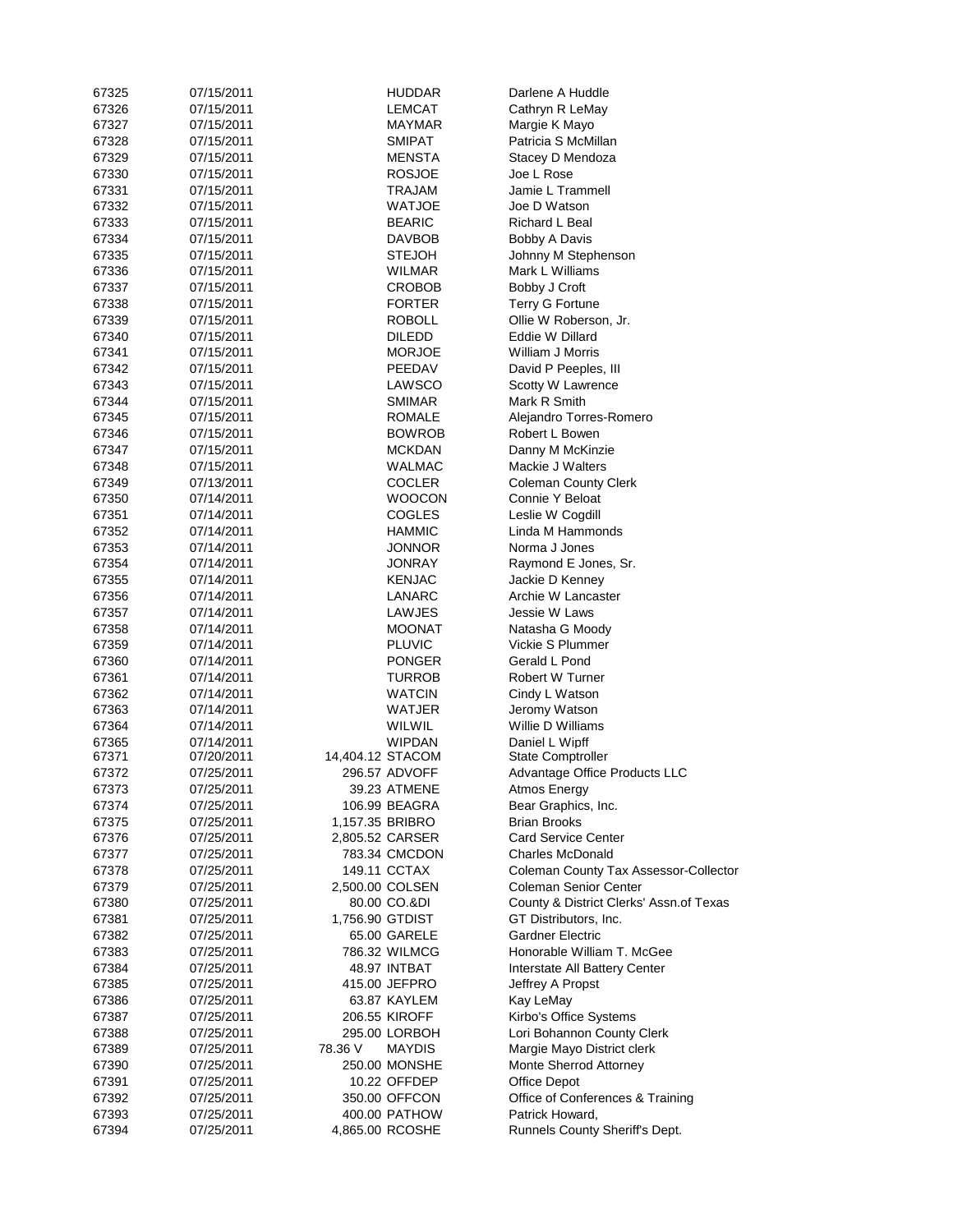| 67395 | 07/25/2011 | 258.63 STAMEN   | Stacey Mendoza                        |
|-------|------------|-----------------|---------------------------------------|
| 67396 | 07/25/2011 | 42.48 STACOF    | <b>Standard Coffee Service</b>        |
| 67397 | 07/25/2011 | 135.76 TOUCOM   | <b>Touchtone Communications</b>       |
| 67398 | 07/25/2011 | 1,502.42 VERSOU | <b>Verizon Southwest</b>              |
| 67399 | 07/25/2011 | DRICON          | Connie M Driskill                     |
| 67400 | 07/25/2011 | MCMTAM          | Tammy R McMillan                      |
| 67401 | 07/25/2011 | SANSHI          | Shirley C Sansing                     |
| 67412 | 07/25/2011 | 57.72 MARMAY    | Margie Mayo                           |
| 67413 | 07/25/2011 | 20.64 MAYDIS    | Margie Mayo District clerk            |
| 67417 | 07/25/2011 | 143.50 CCTAX    | Coleman County Tax Assessor-Collector |
| 67419 | 07/29/2011 | GUETIF          | Tiffany D. Zirkle                     |
| 67420 | 07/29/2011 | BAKNAN          | Nancy G Baker                         |
| 67421 | 07/29/2011 | <b>BERCAR</b>   | Carla J Berry                         |
| 67422 | 07/29/2011 | BURCHR          | Christin D Burris                     |
| 67423 |            | CAMWIL          | William N Campbell                    |
|       | 07/29/2011 |                 |                                       |
| 67424 | 07/29/2011 | CONCHR          | Christine D Connelly                  |
| 67425 | 07/29/2011 | DUNDAV          | David L Dunlap                        |
| 67426 | 07/29/2011 | GEOJAR          | Jarvis M George                       |
| 67427 | 07/29/2011 | HARBEV          | <b>Beverly K Harris</b>               |
| 67428 | 07/29/2011 | HUDDAR          | Darlene A Huddle                      |
| 67429 | 07/29/2011 | EDWTIN          | Tina G Lamb                           |
| 67430 | 07/29/2011 | LEMCAT          | Cathryn R LeMay                       |
| 67431 | 07/29/2011 | MAYMAR          | Margie K Mayo                         |
| 67432 | 07/29/2011 | SMIPAT          | Patricia S McMillan                   |
| 67433 | 07/29/2011 | MENSTA          | Stacey D Mendoza                      |
| 67434 | 07/29/2011 | QUIDAR          | Darla R Quinney                       |
| 67435 | 07/29/2011 | ROSJOE          | Joe L Rose                            |
| 67436 | 07/29/2011 | TRAJAM          | Jamie L Trammell                      |
| 67437 | 07/29/2011 | WATJOE          | Joe D Watson                          |
| 67438 | 07/29/2011 | BEARIC          | Richard L Beal                        |
| 67439 | 07/29/2011 | DAVBOB          | Bobby A Davis                         |
| 67440 | 07/29/2011 | STEJOH          | Johnny M Stephenson                   |
| 67441 | 07/29/2011 | WILMAR          | Mark L Williams                       |
| 67442 | 07/29/2011 | CROBOB          | Bobby J Croft                         |
|       |            |                 |                                       |
| 67443 | 07/29/2011 | FORTER          | Terry G Fortune                       |
| 67444 | 07/29/2011 | ROBOLL          | Ollie W Roberson, Jr.                 |
| 67445 | 07/29/2011 | DILEDD          | Eddie W Dillard                       |
| 67446 | 07/29/2011 | MORJOE          | William J Morris                      |
| 67447 | 07/29/2011 | PEEDAV          | David P Peeples, III                  |
| 67448 | 07/29/2011 | LAWSCO          | Scotty W Lawrence                     |
| 67449 | 07/29/2011 | SMIMAR          | Mark R Smith                          |
| 67450 | 07/29/2011 | ROMALE          | Alejandro Torres-Romero               |
| 67451 | 07/29/2011 | BOWROB          | Robert L Bowen                        |
| 67452 | 07/29/2011 | MCKDAN          | Danny M McKinzie                      |
| 67453 | 07/29/2011 | WALMAC          | Mackie J Walters                      |
| 67454 | 07/27/2011 | <b>EDDDIC</b>   | Eddie Dickerson                       |
| 67455 | 07/27/2011 | CHRBUR          | <b>Christin Burris</b>                |
| 67456 | 07/28/2011 | WOOCON          | Connie Y Beloat                       |
| 67457 | 07/28/2011 | COGLES          | Leslie W Cogdill                      |
| 67458 | 07/28/2011 | HAMMIC          | Linda M Hammonds                      |
| 67459 | 07/28/2011 | <b>JONNOR</b>   | Norma J Jones                         |
| 67460 | 07/28/2011 | JONRAY          | Raymond E Jones, Sr.                  |
| 67461 | 07/28/2011 | KENJAC          | Jackie D Kenney                       |
| 67462 | 07/28/2011 | LANARC          | Archie W Lancaster                    |
| 67463 | 07/28/2011 | LAWJES          | Jessie W Laws                         |
|       |            |                 |                                       |
| 67464 | 07/28/2011 | MOONAT          | Natasha G Moody                       |
| 67465 | 07/28/2011 | <b>PLUVIC</b>   | Vickie S Plummer                      |
| 67466 | 07/28/2011 | PONGER          | Gerald L Pond                         |
| 67467 | 07/28/2011 | TURROB          | Robert W Turner                       |
| 67468 | 07/28/2011 | WATCIN          | Cindy L Watson                        |
| 67469 | 07/28/2011 | WATJER          | Jeromy Watson                         |
| 67470 | 07/28/2011 | WILWIL          | Willie D Williams                     |
| 67471 | 07/28/2011 | WIPDAN          | Daniel L Wipff                        |
| 67472 | 07/28/2011 | 75.00 BURFIR    | Burkett Fire Dept.                    |
| 67473 | 07/28/2011 | 50.00 COLFOO    | <b>Christian Family Ministries</b>    |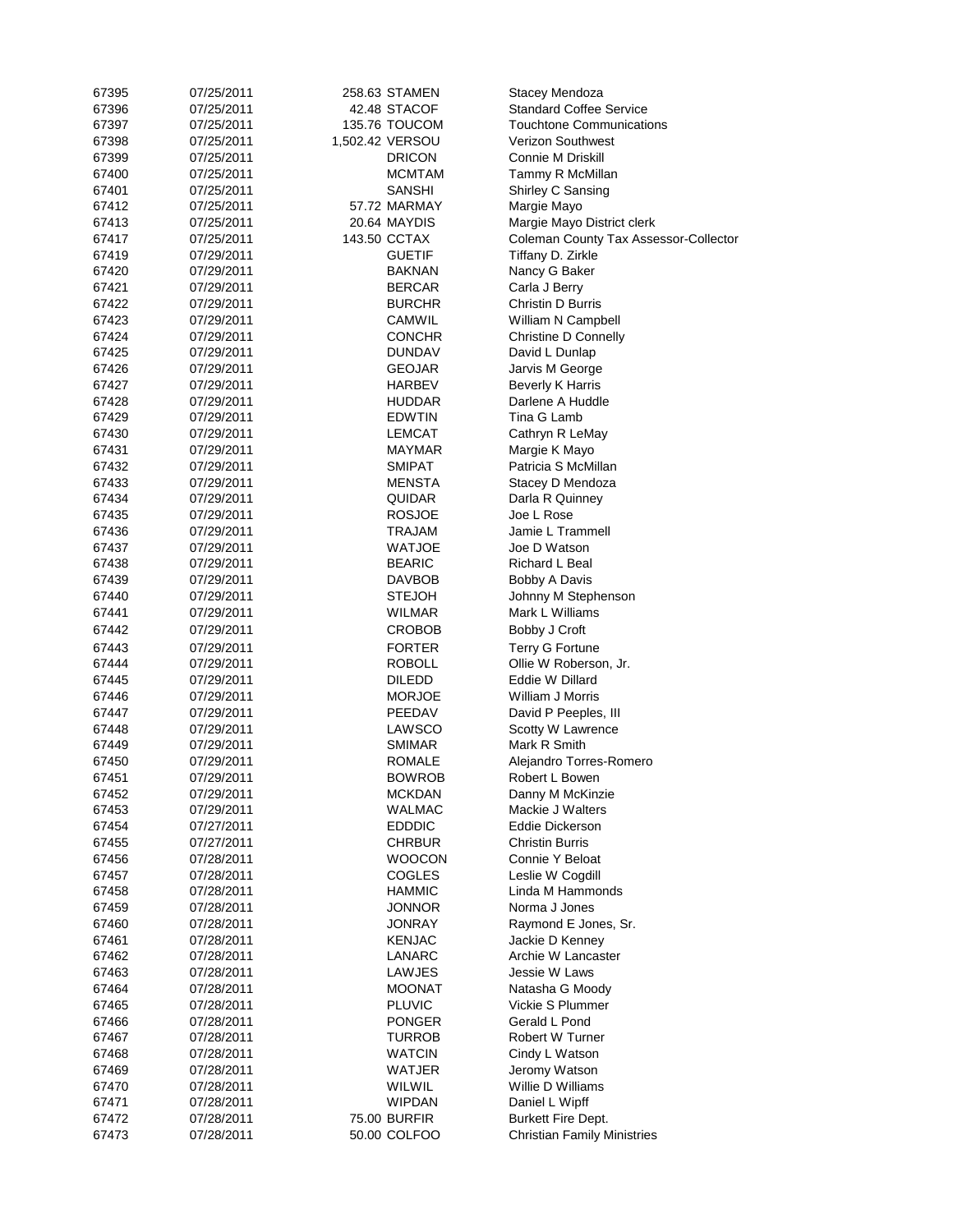| 67474 | 07/28/2011 | 5,300.00 CITCOL      | City of Coleman                         |
|-------|------------|----------------------|-----------------------------------------|
| 67475 | 07/28/2011 | 75.00 COMSHO         | Comanche Shores Fire Dept.              |
| 67476 | 07/28/2011 | <b>150.00 CONVAL</b> | Concho Valley Regional Food             |
| 67477 | 07/28/2011 | <b>75.00 ECHBUR</b>  | Echo Fire Department                    |
| 67478 | 07/28/2011 | 75.00 GLCOVE         | Glen Cove Volunteer Fire Dept.          |
| 67479 | 07/28/2011 | 500.00 JOHPEA        | John Pearce                             |
| 67480 | 07/28/2011 | 400.00 JOHWEE        | John Weeks                              |
| 67481 | 07/28/2011 | <b>75.00 LAKCOL</b>  | Lake Coleman VFD                        |
| 67482 | 07/28/2011 | 500.00 HEAHEM        | Law Office of Heath Hemphill PC         |
| 67483 | 07/28/2011 | 300.00 MENHEA        | Mental Health and Retardation           |
| 67484 | 07/28/2011 | 75.00 NOVFIR         | Novice Fire Department                  |
| 67485 | 07/28/2011 | 200.00 SANVOL        | Santa Anna Volunteer Fire               |
| 67486 | 07/28/2011 | 75.00 SOUCOL         | South Coleman County Fire Dept          |
| 67487 | 07/28/2011 | 75.00 TALFIR         | <b>Talpa Fire Department</b>            |
| 67488 | 07/28/2011 | 500.00 TAYCOU        | <b>Taylor County Juvenile Probation</b> |
| 67489 | 07/28/2011 | 75.00 VALFIR         | Valera Fire Department                  |
|       |            |                      | 2 Voided Check(s) Total: 439.21         |

# **GENERAL ROAD AND BRIDGE FUND**

| Check# | <b>Check Date</b> | <b>Check Amount</b> | Payee Name                      |  |
|--------|-------------------|---------------------|---------------------------------|--|
|        |                   |                     |                                 |  |
| 67159  | 07/01/2011        | 79.58 GUARDI        | Guardian Life Insurance Company |  |
| 67164  | 07/01/2011        | 28.90 CONSEC        | Conseco Health Insurance Co.    |  |
| 67167  | 07/01/2011        | 221.00 LISTBL       | Blue Cross Blue Shield of Texas |  |
| 67168  | 07/01/2011        | 31.90 TRALIF        | Conseco Life Insurance Co.      |  |
| 67174  | 07/01/2011        | 8,047.38 BCBSTX     | T.A.C. Health Benefits Pool     |  |
| 67263  | 07/11/2011        | <b>28.90 HIRRIG</b> | <b>HireRight Solutions Inc.</b> |  |
|        |                   |                     |                                 |  |

## **Precinct #1**

| 67170 | 07/01/2011 | <b>19.22 LIFINV</b> | Transamerica Life Insurance Company     |
|-------|------------|---------------------|-----------------------------------------|
| 67175 | 07/01/2011 | 104.07 BCBSTX       | T.A.C. Health Benefits Pool             |
| 67180 | 07/06/2011 | 2.548.00 BERMKT     | <b>Berry Marketing</b>                  |
| 67264 | 07/11/2011 | 62.00 CITCOL        | City of Coleman                         |
| 67265 | 07/11/2011 | 22.47 COLELE        | Coleman County Electric Coop.           |
| 67266 | 07/11/2011 | 1,355.68 FIRCOL     | Coleman InterBank                       |
| 67267 | 07/11/2011 | 170.43 JOHIMP       | Johnson Implement Company               |
| 67268 | 07/11/2011 | 90.82 MONAUT        | Monroe Auto Parts                       |
| 67269 | 07/11/2011 | 14.54 O'REIL        | O'Reilly Auto Parts                     |
| 67270 | 07/11/2011 | 47.33 VERSOU        | Verizon Southwest                       |
| 67271 | 07/11/2011 | 1.684.63 VULMAT     | <b>Vulcan Construction Materials LP</b> |
| 67272 | 07/11/2011 | 1.127.89 WILTIR     | <b>Williams Tire Store</b>              |
| 67402 | 07/25/2011 | 6.30 TOUCOM         | Touchtone Communications                |

## **Precinct #2**

| 67176 | 07/01/2011 | 641.56 BCBSTX        | T.A.C. Health Benefits Pool    |
|-------|------------|----------------------|--------------------------------|
| 67181 | 07/06/2011 | 3,670.15 BERMKT      | <b>Berry Marketing</b>         |
| 67273 | 07/11/2011 | <b>140.57 AIRSOU</b> | Airgas Southwest               |
| 67274 | 07/11/2011 | 153.25 BABWEL        | <b>Baber Welding</b>           |
| 67275 | 07/11/2011 | 72.50 BLEFOR         | <b>Bledsoe Ford-Mercury</b>    |
| 67276 | 07/11/2011 | <b>128.50 CITSAN</b> | City of Santa Anna             |
| 67277 | 07/11/2011 | 33.62 CCTELE         | Coleman County Telephone Coop. |
| 67278 | 07/11/2011 | 39.96 COOSUP         | Cooper Supply, Inc.            |
| 67279 | 07/11/2011 | 239.56 JOHIMP        | Johnson Implement Company      |
| 67280 | 07/11/2011 | 955.46 M&DDIS        | M & D Distributors             |